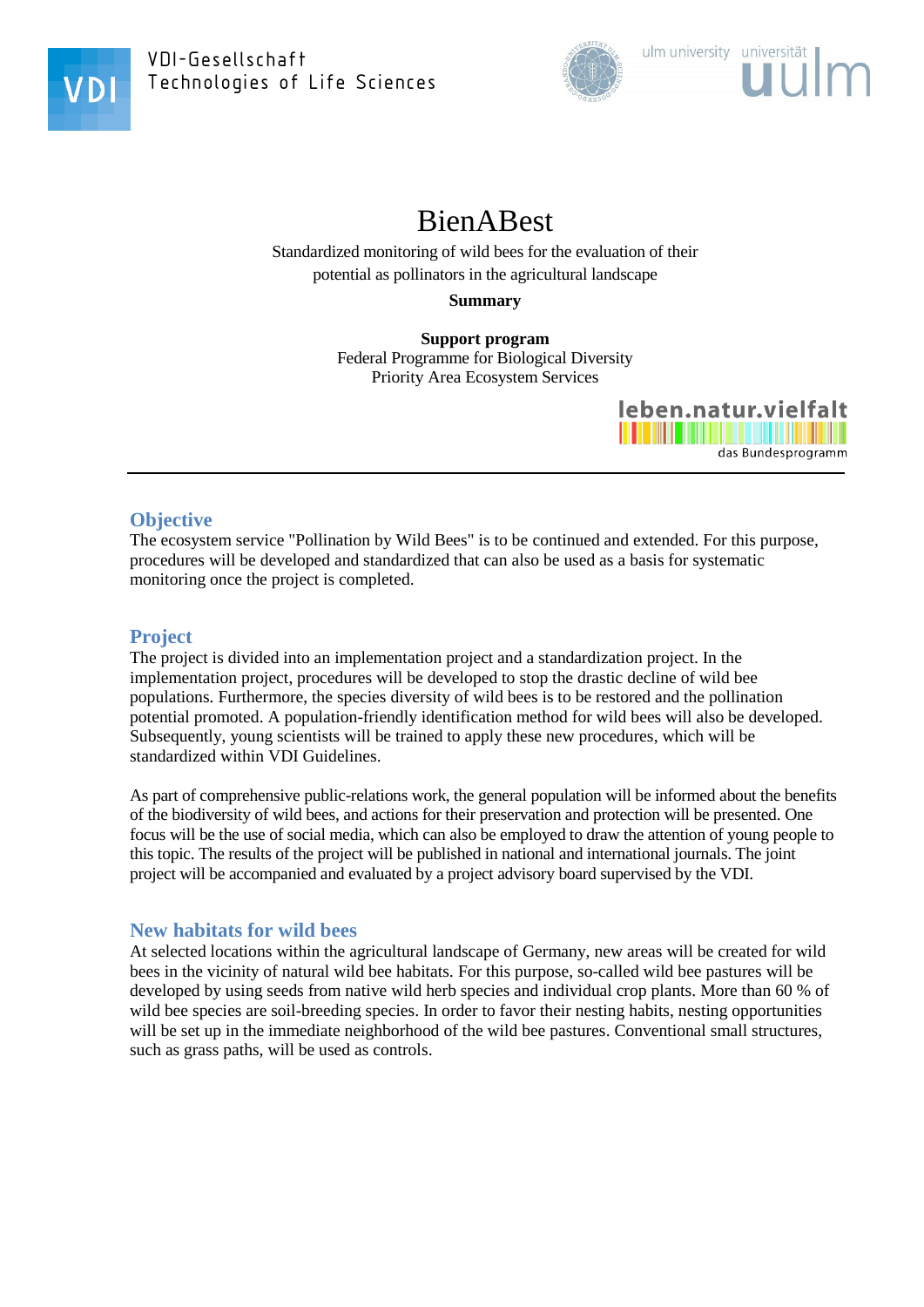#### **Observations and species identification of living bees**

The development of the wild bee populations at the examined field sites will be monitored by using a field identification key for the population-friendly determination of bees. This will allow most bees to be captured alive and released immediately after identification. The planned field studies will involve the simultaneous recording of those parameters of the animate and inanimate environment that influence the presence of wild bees. The development trends of the populations and the pollination potential will be derived from these investigations. In addition, conclusions will be drawn concerning further improvements of food and nest habitats for wild bees. The standardized methods will be developed in such a way that they can be applied independently of the project BienABest and can be used, when published, as a basis for the systematic longterm monitoring of bees.

### **Safeguarding the future and educating new wild bee experts**

New methods for the detection and determination of wild bees in the field will be developed and applied within this project. The current number of wild bee experts in Germany is insufficient in the long-term for future investigations of changes in wild bee populations. For this reason, appropriate training courses will be developed that will provide knowledge concerning wild bees, their habitats, and food plants.

#### **Standardization as a basis for systematic monitoring and quality assurance**

The developed methods will be transferred to VDI Guidelines. These will be available to all interested parties after publication. The guidelines will be valid indefinitely and independently of the project BienABest.

• VDI 4340 Part 1: Biodiversity - Standardized population-friendly sampling of wild bees - A standard has previously been developed as given in Guideline VDI 4332 part 1, which will be further developed

VDI 4340 Part 2: Biodiversity - Field identification key for wild bees

- Determination by means of macroscopic photographs and / or drawings with clear features
- Image-based online identification key and identification app
- VDI 4340 Part 3: Biodiversity Establishment of wild bee habitats in the agricultural landscape
	- Regional-specific and autochthonous mixtures for wild and cultivated herbs will be presented
	- Continuous attractive flowers will be available throughout the growing season
	- Seeds will be free of non-regional plants and neophytes
	- Creation of nesting habitats

• VDI 4340 Part 4: Biodiversity - Training for field surveys

- Standardized training documents
- Requirements for surveyors for faunistic monitoring

#### **Duration of the project**

6 years, begin: 01. May 2017 – 30. April 2023